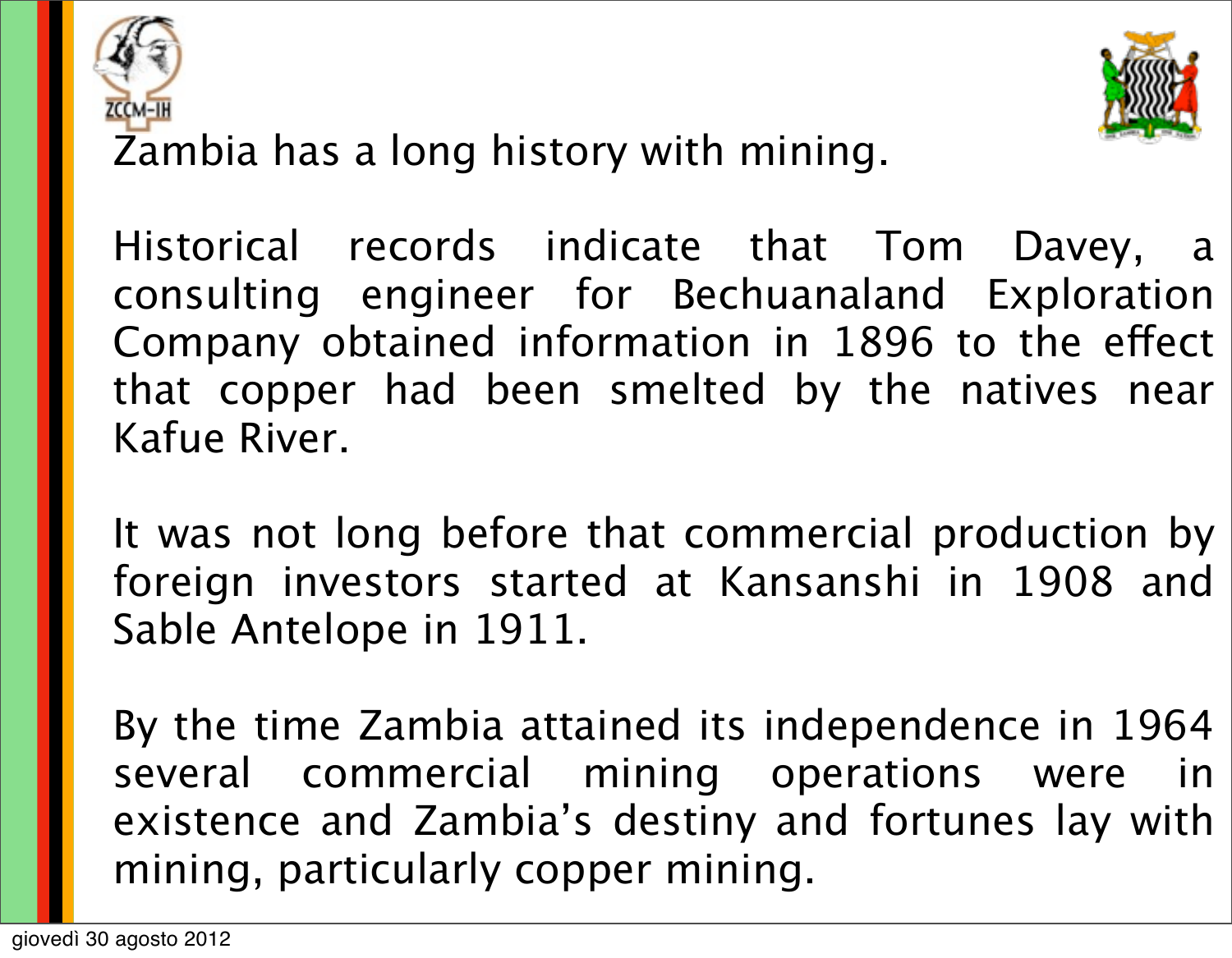



These developments in those early years were just confirming the significant mineral resources that my country is endowed with. Zambia is endowed with Base and Precious metals, Industrial minerals and Gemstones. Examples of the Minerals found in Zambia include:

| Copper/Cobalt | Aquamarine |
|---------------|------------|
| Gold          | Emerald    |
| Lead Zinc     | Diamond    |
| Nickel        | Coal       |
| Tin           | Oil, Gas   |
| Manganese     | Uranium    |
| Iron          | Amethyst   |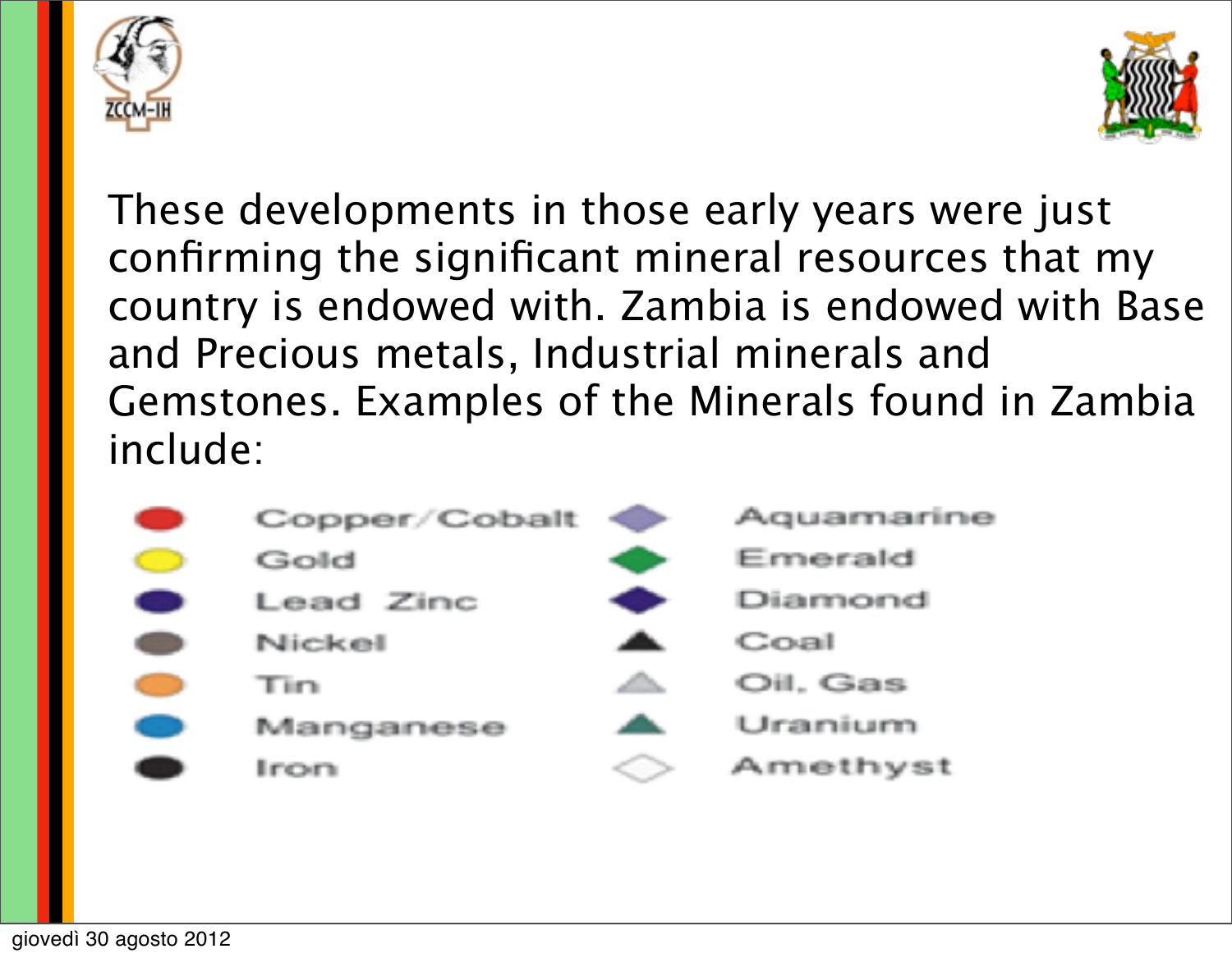



The period 1969 to about 2000 was a period of decline in mining activity in Zambia. Copper production fell from about 737 586 tonnes per annum to just above 226 804 tonnes per annum.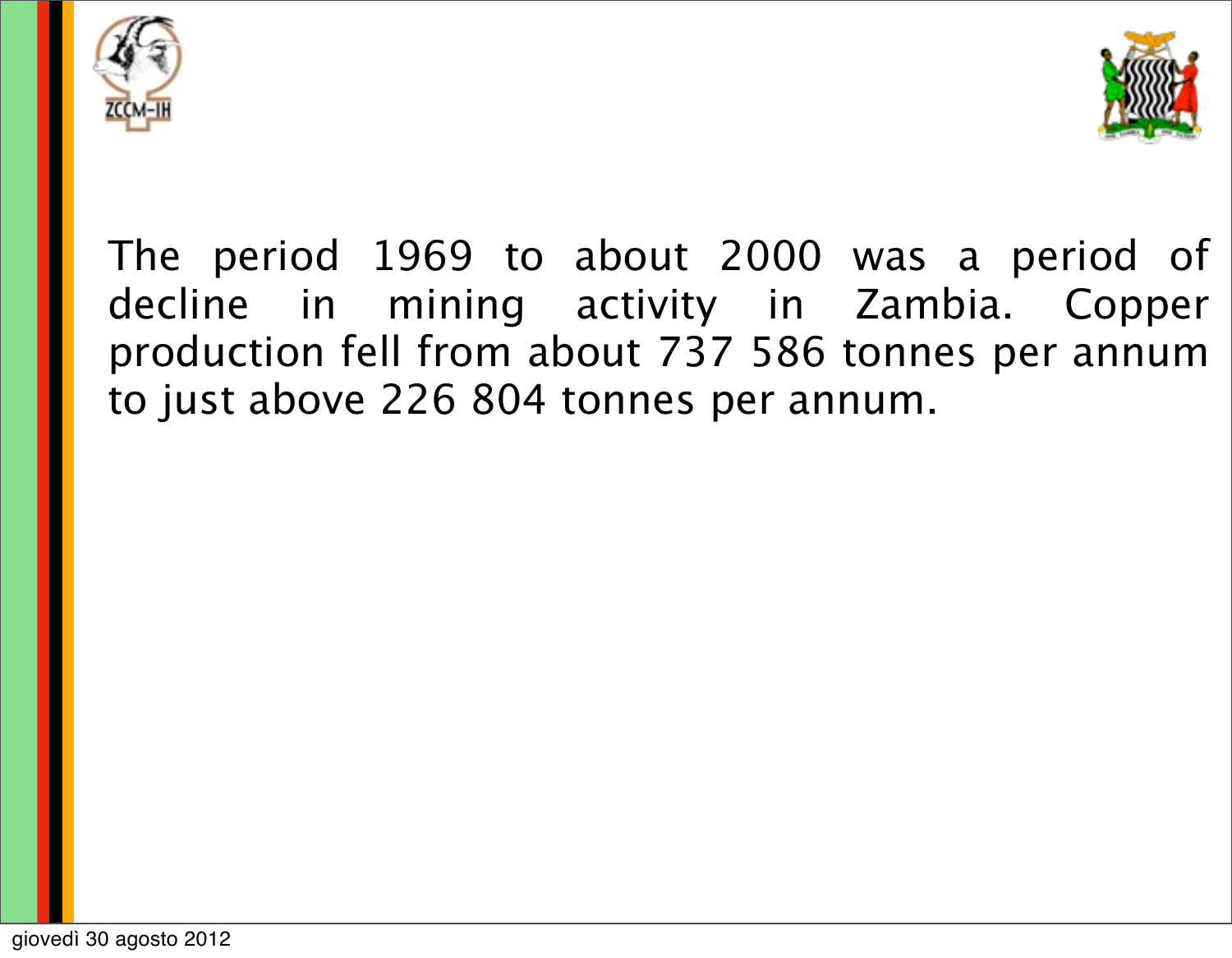



In order to redress the situation, the Government of the Republic of Zambia made a lot of effort and continues to do so in ensuring that:

The country has an enabling political and social environment, in particular:

Maintaining Peace and Political Stability (Zambia has no history of war or search parties for abducted foreign investors); **QHaving a favorable policy environment for private** 

sector investment; Having a favorable regulatory framework.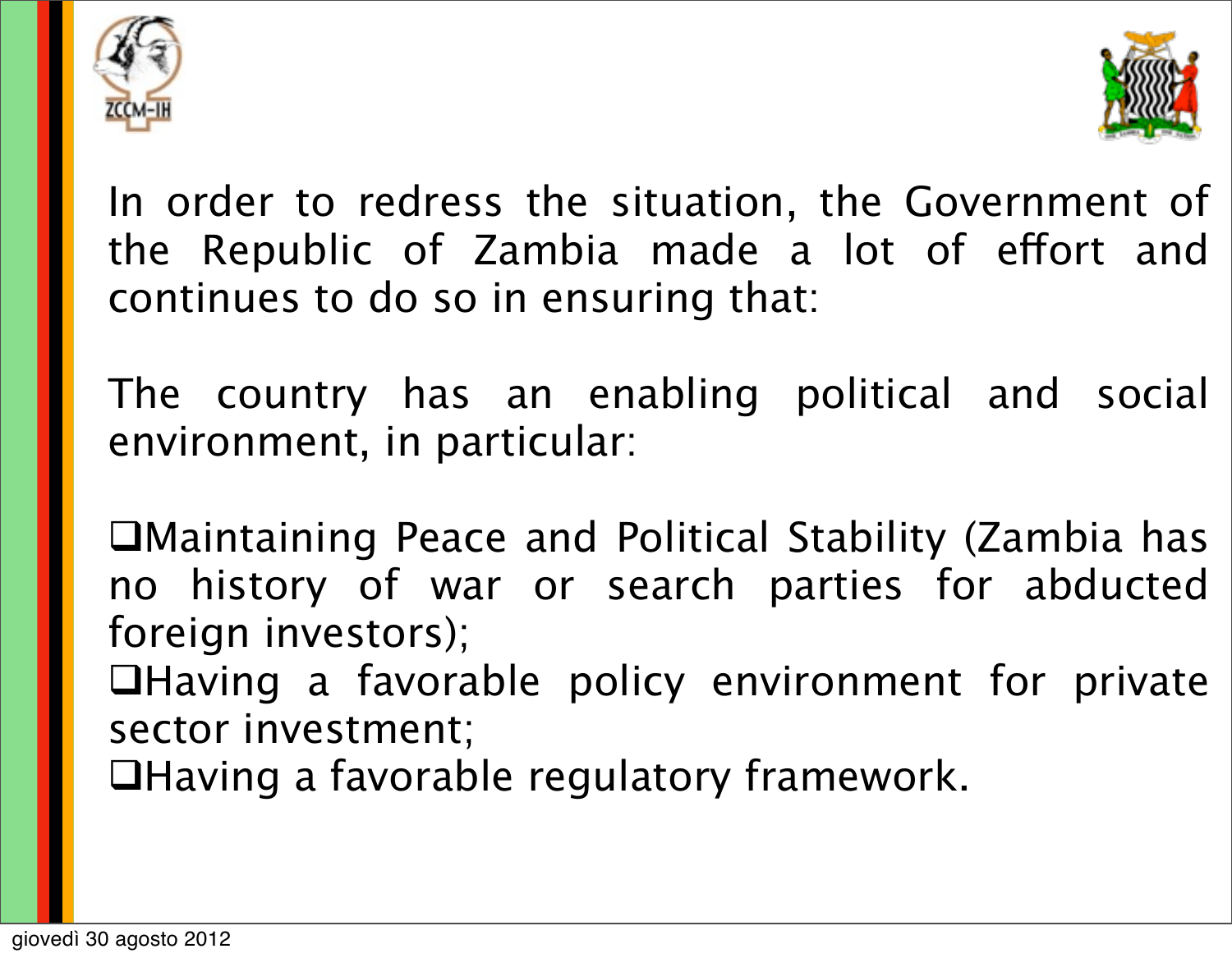



The country has an attractive Fiscal Regime, in particular:

Mining Corporation Tax in Zambia is at 30%;

Mineral Royalty Rate on Base Metals is at 6% of Gross Value;

Zambia has Zero Percent Withholding Tax on Dividends;

Zambia allows 100% Capital Allowances Deduction for the Mining Sector;

Zambia has a VAT REFUND period for Exploration of 7 Years;

Zambia has No limit on earnings externalization.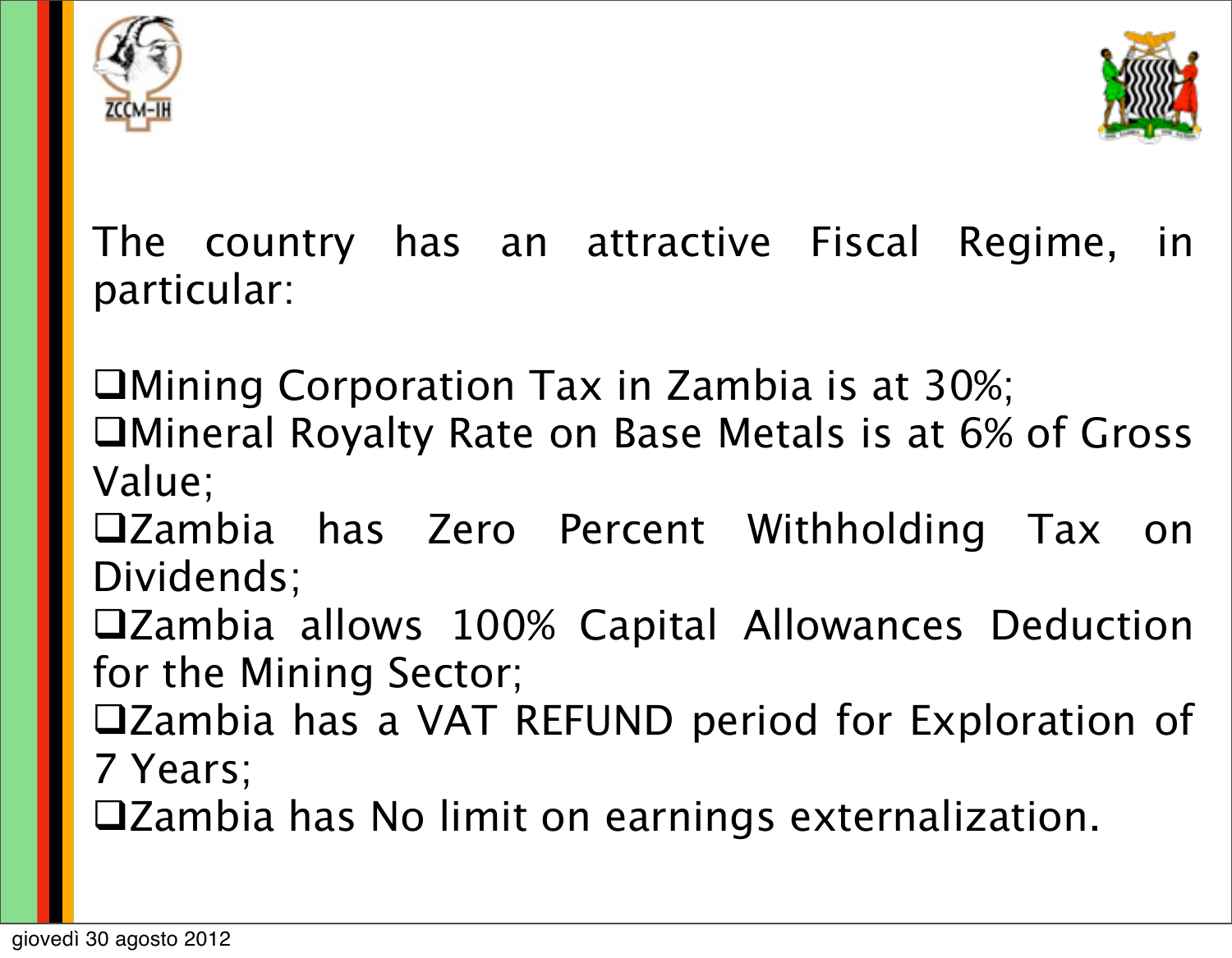



The Government has established a consultative approach to mining business in Zambia.

The Chamber of Mines of Zambia, a registered association of mining employers, is frequently consulted on a number of issues that affect the mining industry.

It is expected that once the Mines and Minerals Development Act has been revised and enacted into Law, it will further improve the competitiveness of the environment for mining in Zambia relative to other countries.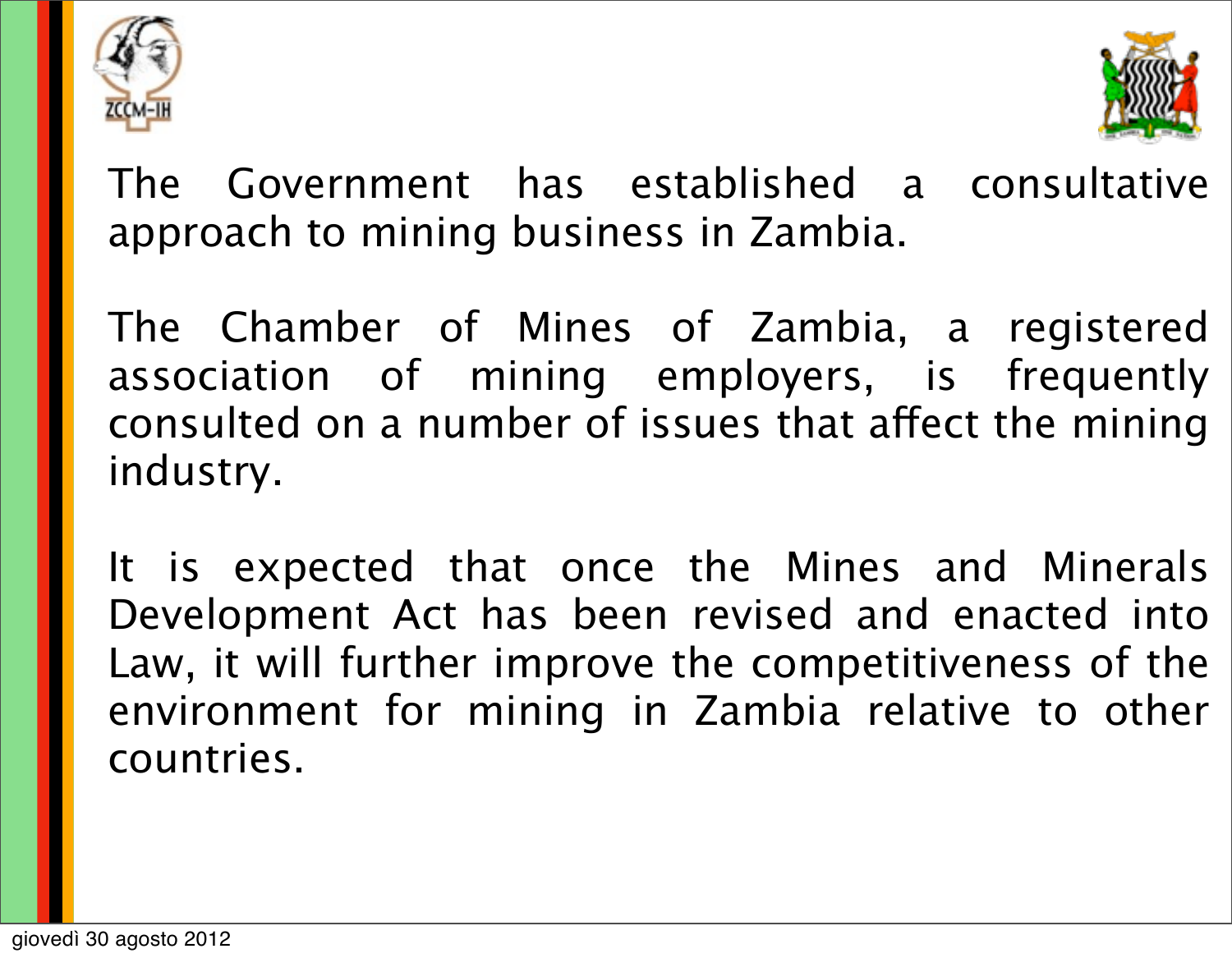



These measures and efforts by the Government of the Republic of Zambia supported by favourable commodity prices have seen a reversal of the trend in Zambia's mining industry with copper production now in excess of 800 000 tonnes per annum and headed towards 1 000 000 per annum in the next year or so.

The government will continue improving in all the areas I have mentioned above in order to encourage and support growth in the mining sector in Zambia. In particular, Government will continue working towards a well organized private sector led mineral resource exploration and exploitation that contributes to sustainable social economic development by 2030 with the goal of raising the mining sector's contribution to GDP to at least 20 percent from 9.1 percent. In this regard, the focus will be on encouraging increased investment in exploration projects, sustainable production and management of mineral resources and giovedì 30 agosto 2012

 $i$ increase productivity so as to maximize experimental benefits experimental benefits  $i$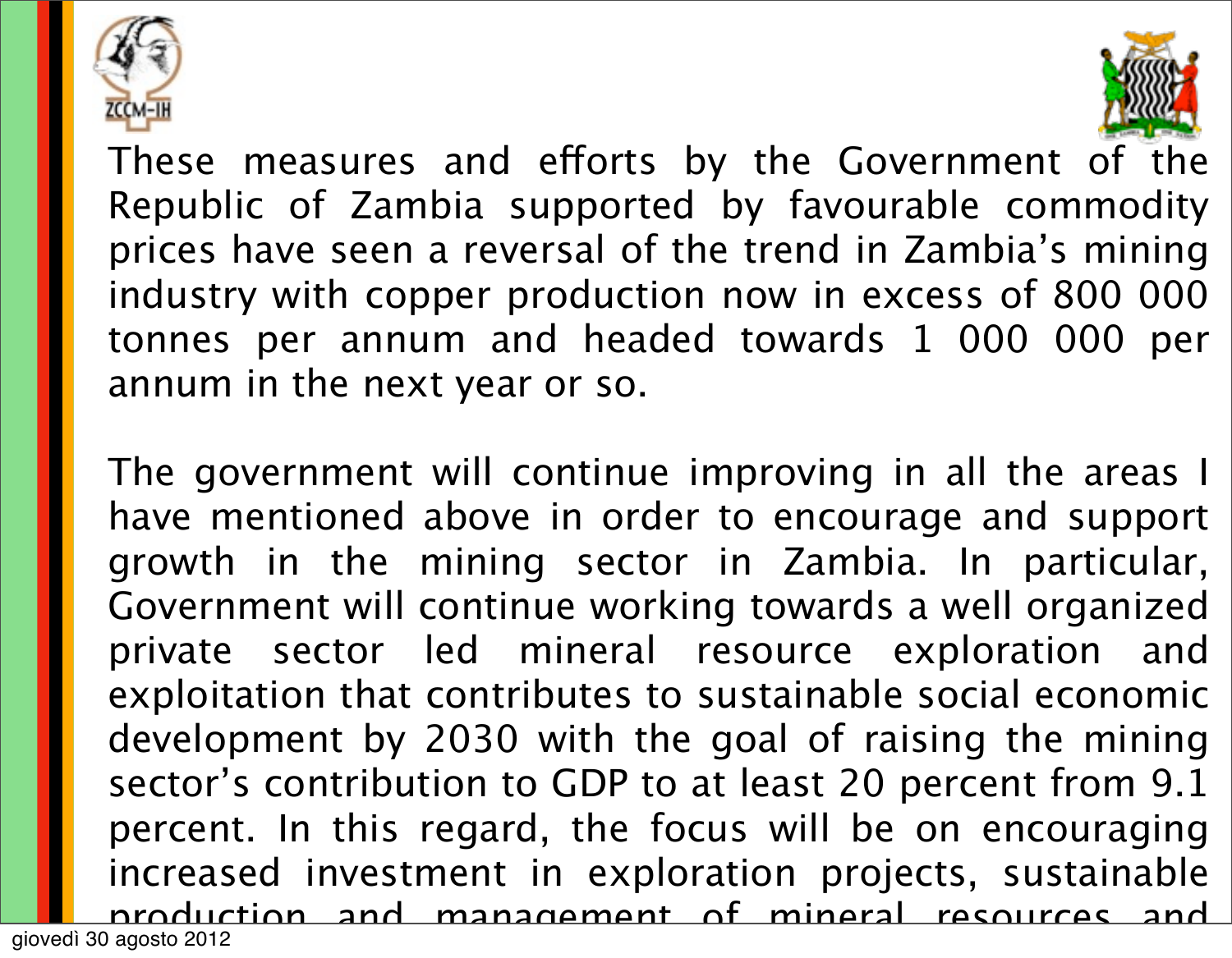



Furthermore, the sector will focus on increasing value addition through forward and backward linkages.

In order to refine processes and procedures the Ministry of Mines, Energy and Water Development suspended during the later part of last year the issuance of mining licences.

This was a clean up exercise that has since been concluded and lifted. Efforts to dialogue with players in the sector will continue for purposes of getting right many of the factors that are relevant to the success of the sector.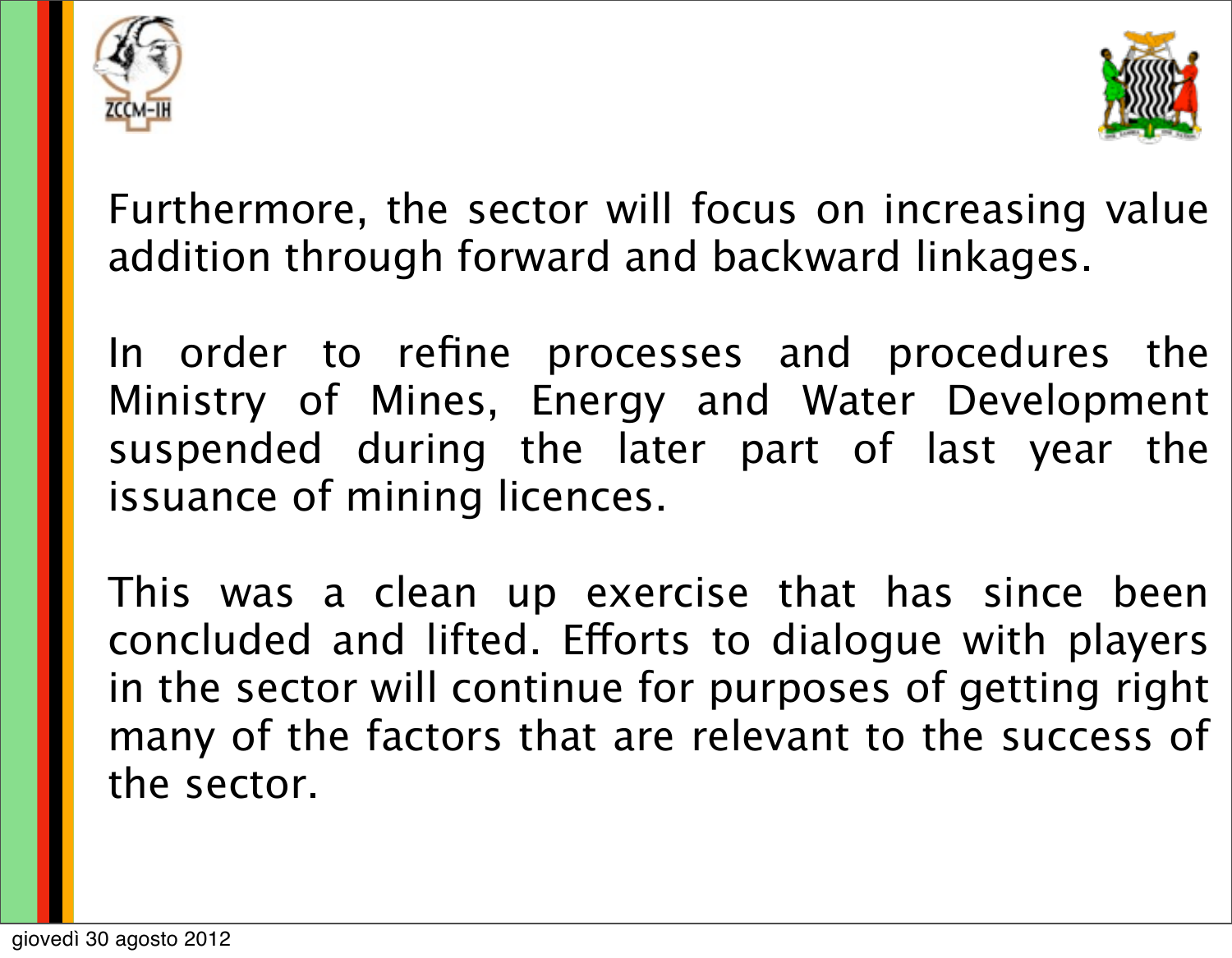



Considering the fact that 58% of the country has been geologically mapped and has exploitable copper grades that range between 0.8% – 4.0%, it therefore means that opportunities exist in mapping, exploration to delineate resources, and the development of future mines.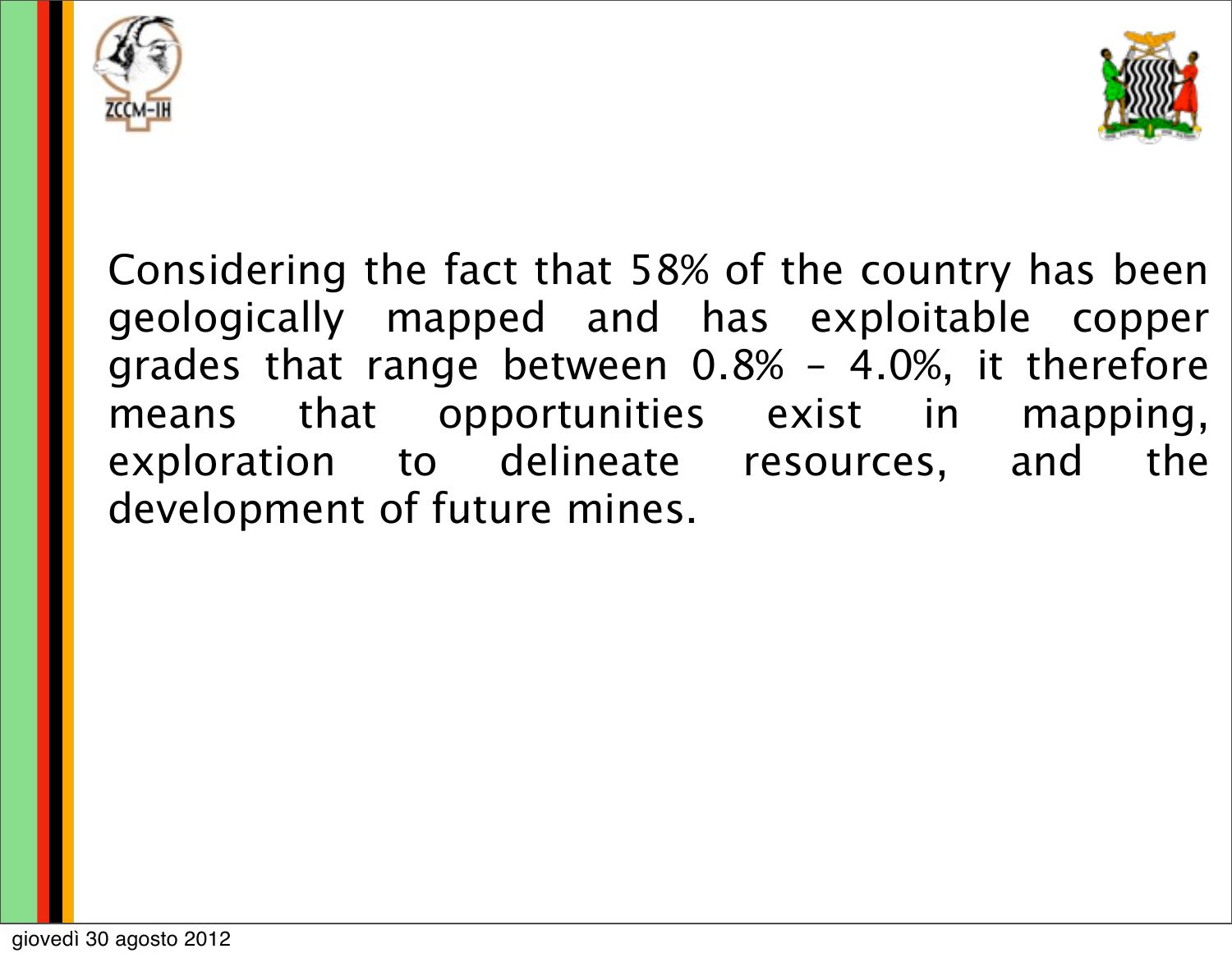





giovedì 30 agosto 2012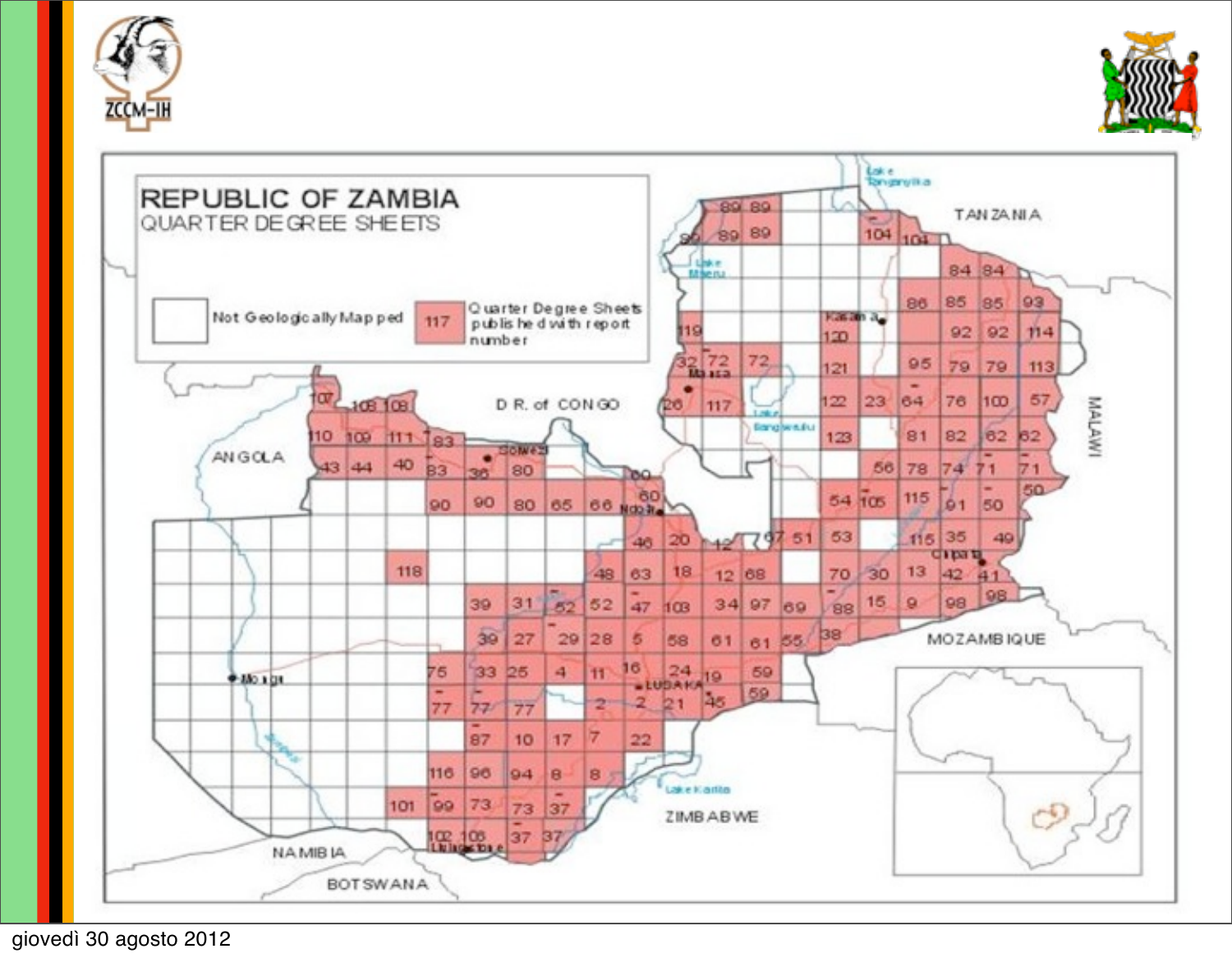



In consideration of the opportunities mentioned above and the likelihood of Zambia moving up in the top 10 producers globally, ZCCM-IH will seek to play a more active role in managing its stakes. The company is an important player in the country's mining industry and intends to play a catalytic role in helping to develop the Zambian mining industry further. ZCCM-IH has equity investments in 12 of the mining companies in Zambia and will continue to seek and establish strategic partnerships with new entities in developing the mining industry.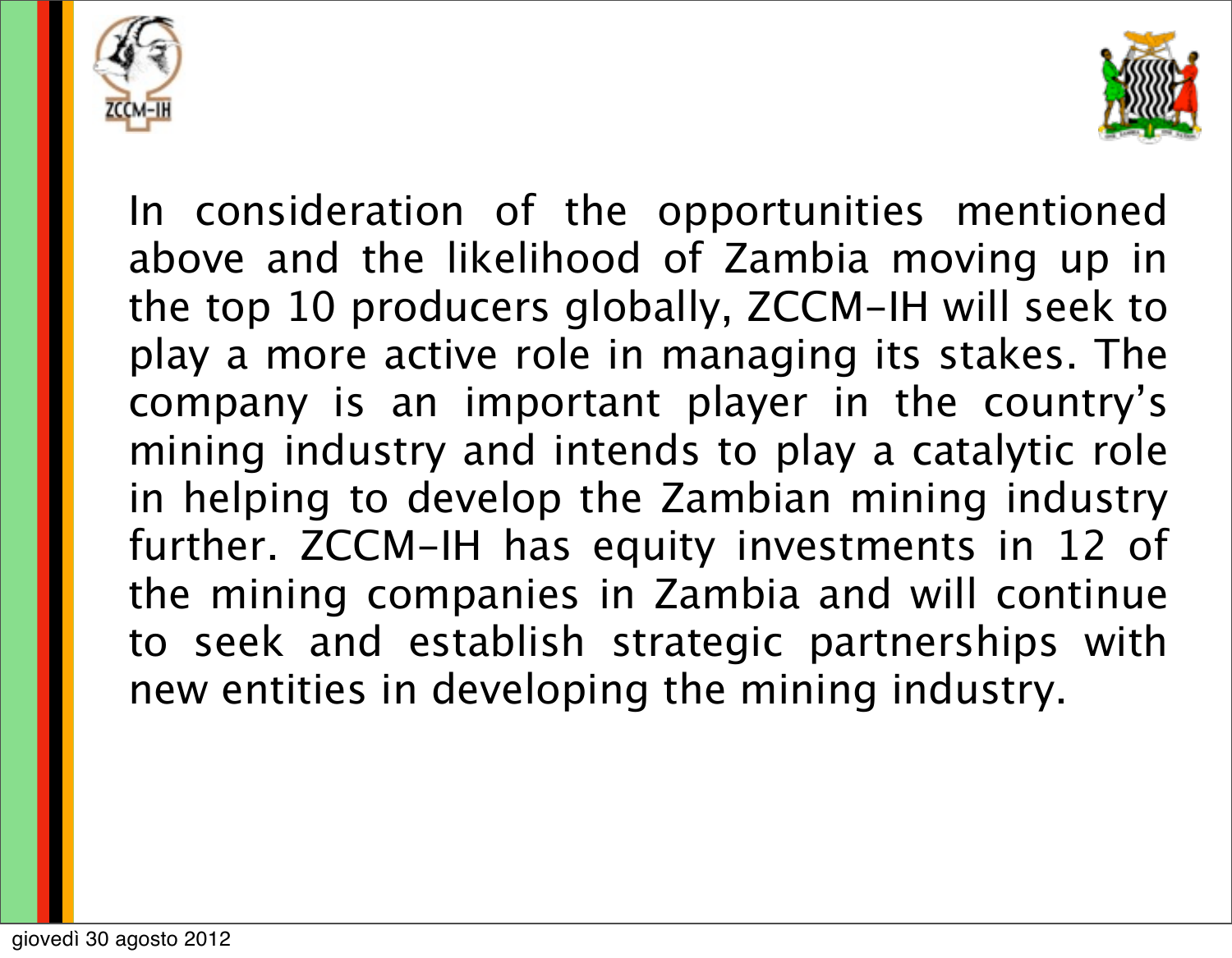The Zambian Government fully understands **THE need for well developed infrastructure to** support mining development and indeed overall economic development. In this regard the Government intends to increase electricity generation capacity by at least 1,000 Mw and build appropriate transmission lines. In particular Government intends to expand and improve infrastructure for electricity generation, transmission and distribution, establish an open and non-discriminatory transmission access regime in the electricity industry and implement a Cost-Reflective Electricity Tariff Regime as well as adopting the Electricity Grid Code.

Further, the Ministry of Mines, Energy and Water Development has under its mandate an office that promotes private power projects.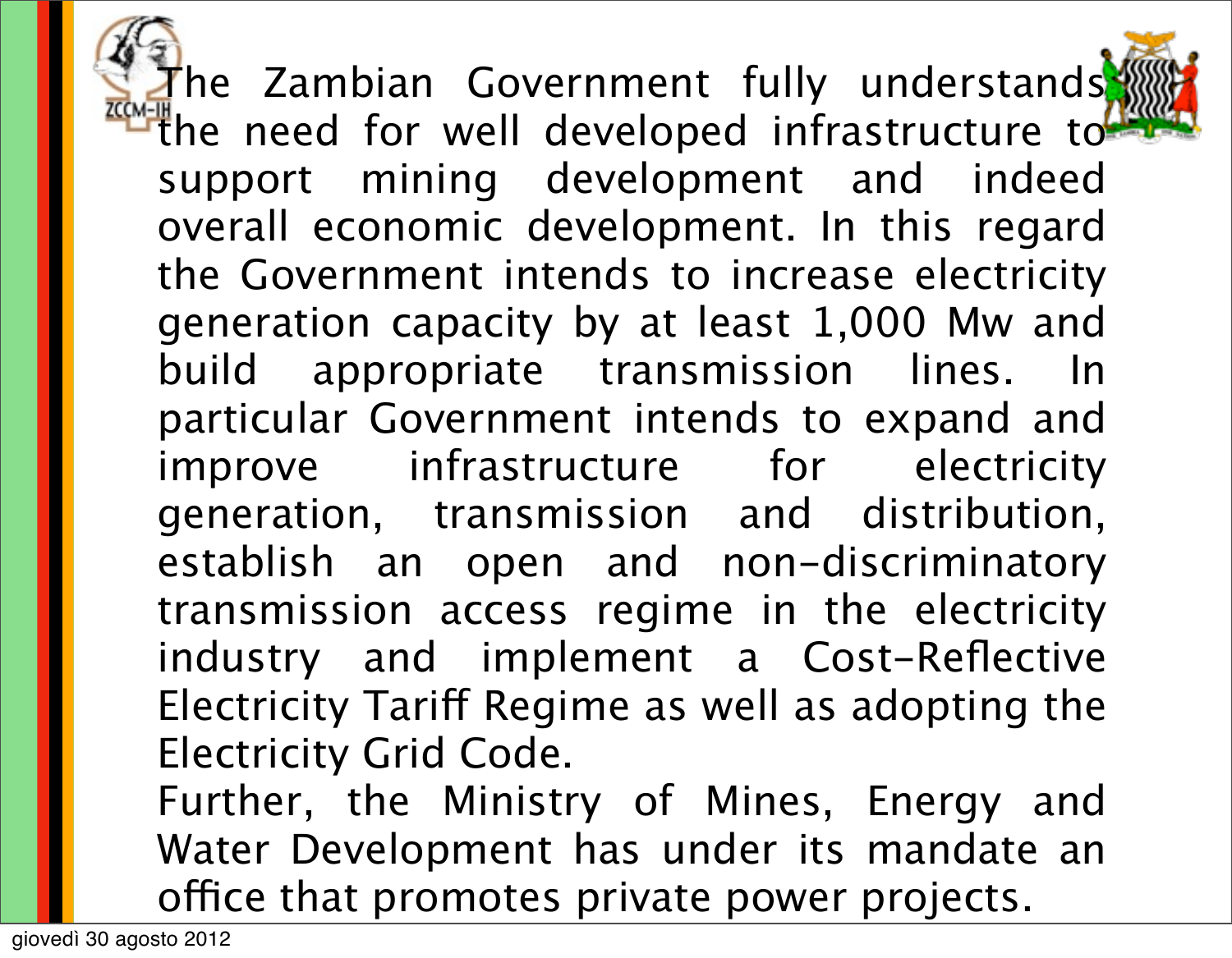



With regard to transportation infrastructure, emphasis is being placed on road and railway transport maintenance and rehabilitation. The specific objectives include:

- Coordinating and strengthening transport infrastructure development;
- Maintaining and rehabilitating road transport infrastructure; and
- Maintaining rehabilitating and upgrading of rail transport infrastructure.
- Some of the specific strategies in these areas include:
- Development and implementation of a National Transport and Communications Master Plan;
- Promoting Public Private Partnerships;
- Replacing pontoons with bridges;
- Enhancing investment in rail infrastructure;
- Re-capitalizing TAZARA; and
- Developing a strategy on Railway Systems of Zambia (RSZ) to expand railway network.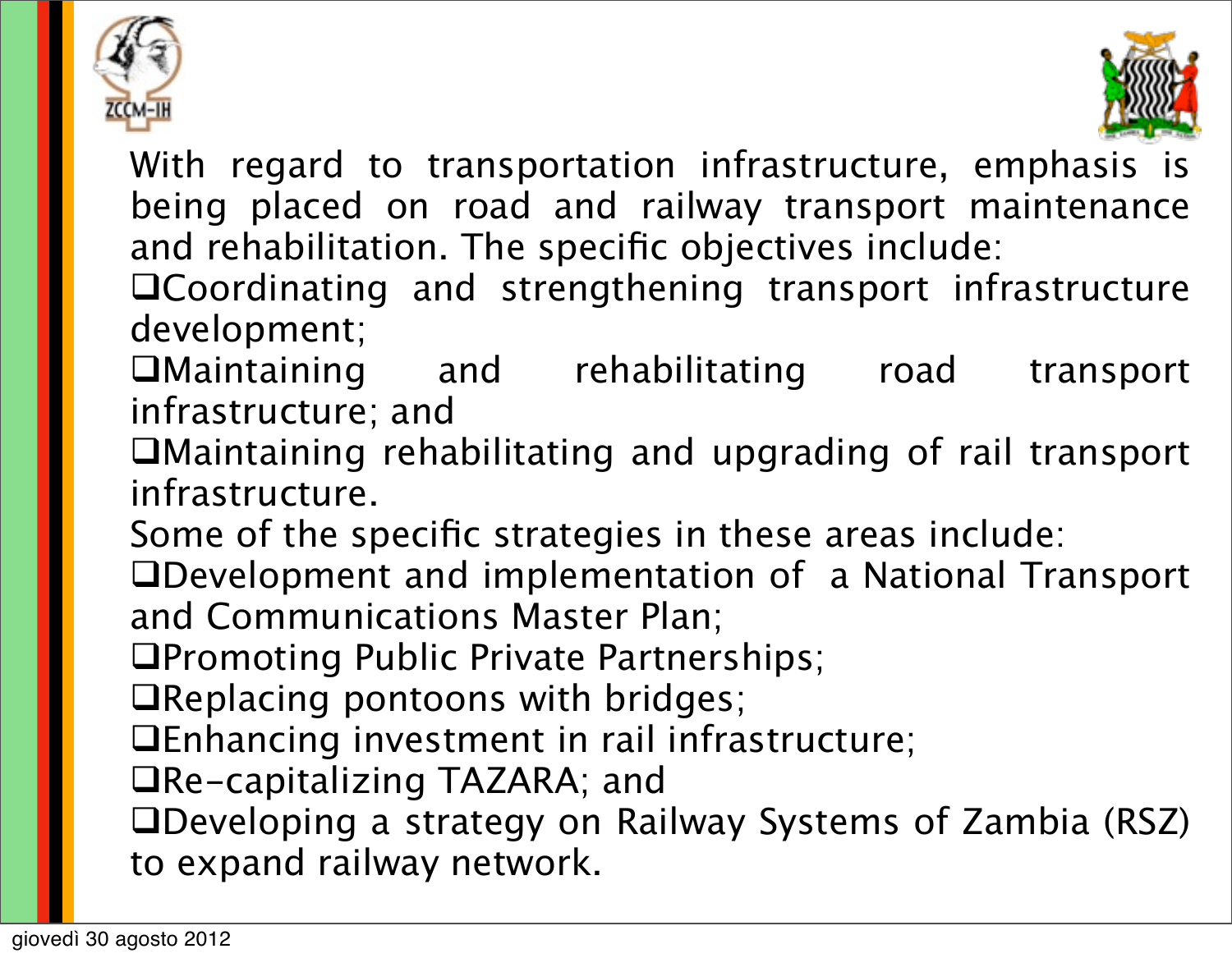



In order to mobilise adequate funds for investment beyond those of Government, the Ministry of Finance has established an office that liaises matters to do with Private Public Partnerships in all forms.

The government has now integrated infrastructure development into its broader growth objectives in its 5-year plan. As a landlocked country, Zambia relies for shipment of its exports and imports on countries like South Africa, Namibia (Walvis Bay), Tanzania (Port of Dar es Salaam) and Mozambique (Nacala Port). Within the context of SADC and COMESA both rail and road transport infrastructure are being addressed with neighbouring countries . SADC is developing an Infrastructure Master Plan which is expected to cover the region's road, rail, ports, power, communication and water infrastructure.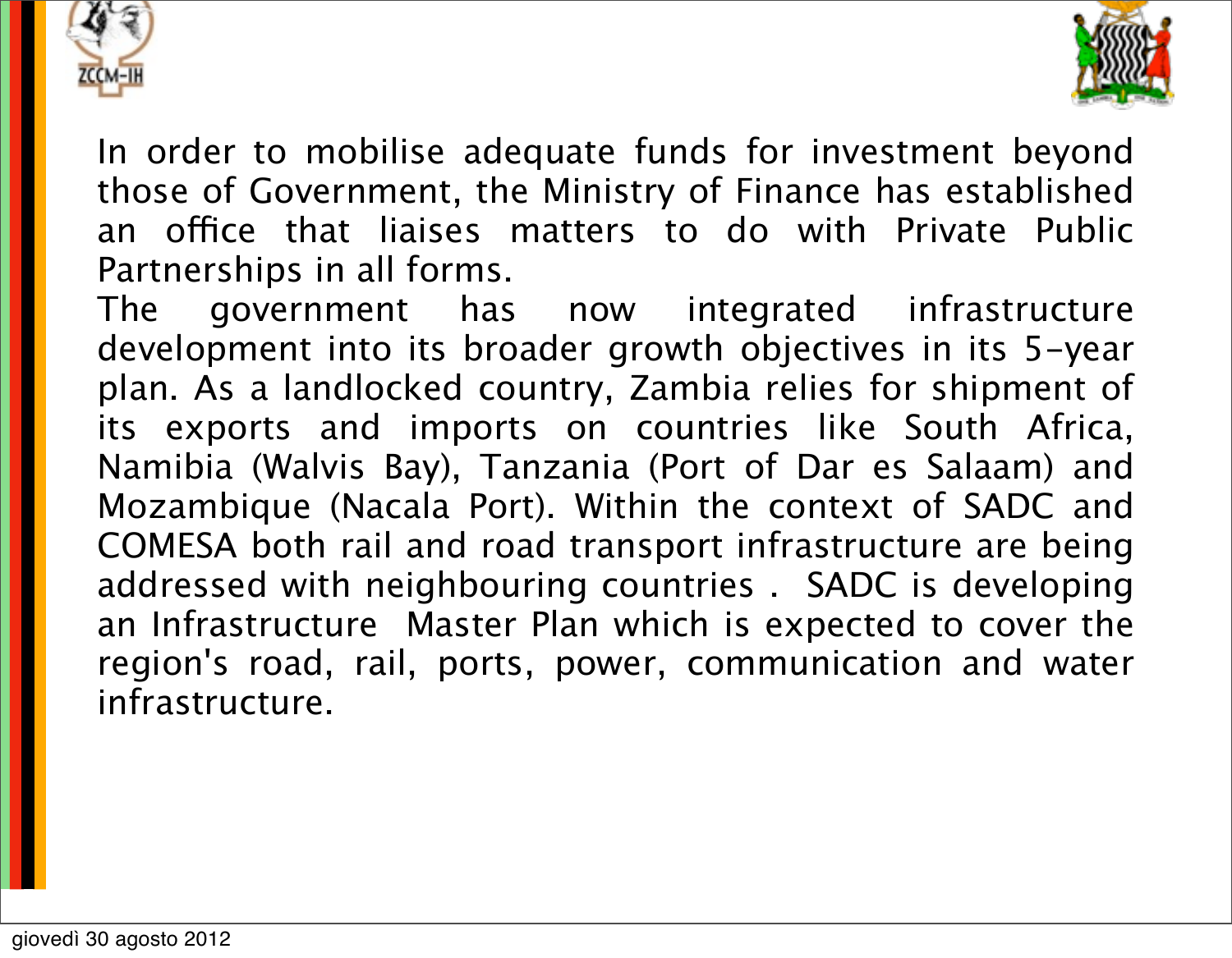



I am aware that there have been insinuations as regards changes to the mining code in particular relating to taxes, government participation or levels of ownership. I want to affirm the position clearly stated by the President, the Vice President of Zambia, the Minister of Finance and the Minister of Mines – Zambia will not nationalize private entities, Zambia will not introduce windfall taxes on mining companies and Zambia, through ZCCM-IH will not increase its existing stake in mining companies, beyond what is necessary to protect national interests and this would be done with full recognition of the commercial, financial and business requirements.

Zambia believes that stability in the Mining Code is important to attract foreign investment and will therefore put in place necessary steps to support this.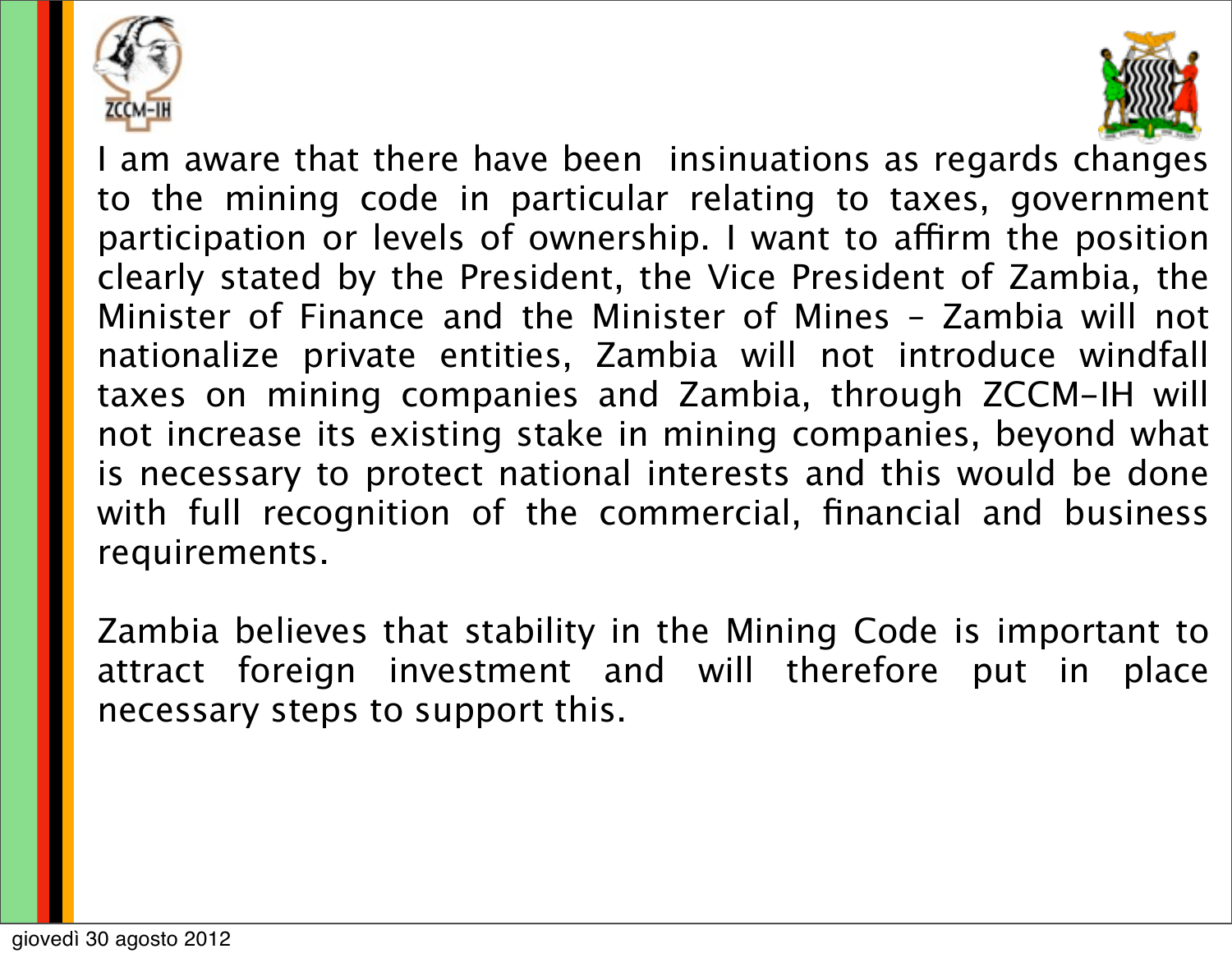



The aspect of local content has become a major concern not just in Zambia but the world over.

More recently we heard that the Australian Government expressed concern as to the limited input by Australian entities into mining contracts.

The Zambian Government is aware that the determination of what constitutes local content has proved elusive. But the Government knows that just as the mining companies seek innovative ways and means to explore, identify and develop mining projects they must also seek ways and means of engaging local business in a meaningful manner.

Vertical integration in the mining sector is therefore something the Government is actively addressing.

Significant opportunities exist to create value adding backward and forward linkages in Zambia's mining sector. Currently, the framework that is managed under the Zambia Development Agency (ZDA) Act provides for a number of incentives that support business developments.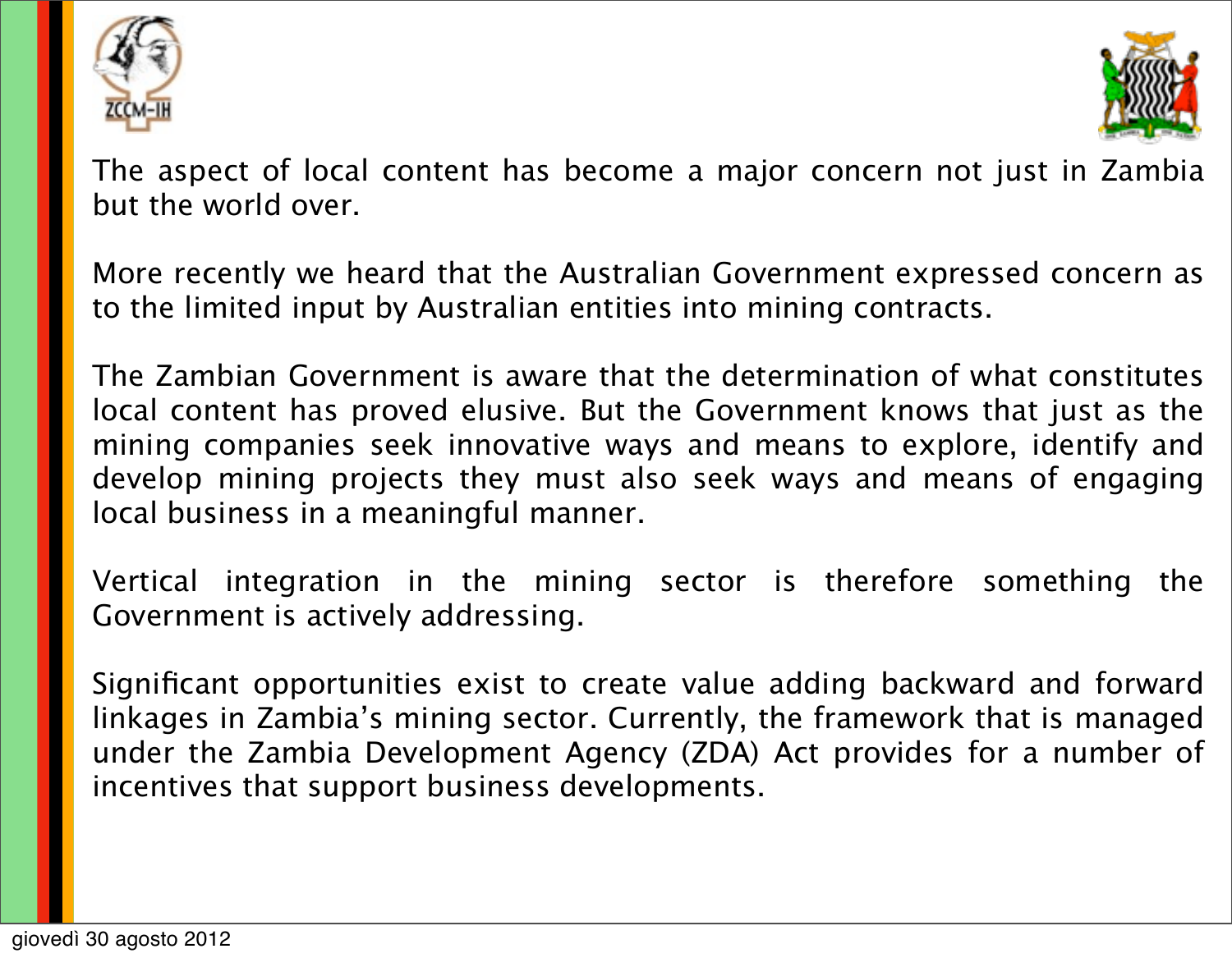



An added concern that is worldwide is the perception that mining companies invade local territories and leave gaping holes once they have extracted mineral resources. In this regard, we see the interaction of mining companies with the communities in which they are hosted as opportunities for sustainable partnerships built on providing education and thus potential for quality employment, local business development as well as citizens' ownership of the mining companies.

Our experience in Zambia is not different from that of other parts of the world. The reason for this is simple enough. The general populace tend to perceive mining companies as reaping huge benefits without compensating the local communities what they deem to be their just rewards for sitting on potential wealth. The general expectation is simply that there has to be a partnership between mining companies, government and the local communities in which mining projects are located. The partnership has to identify success factors which include infrastructure (water, power generation, transport facilities), governance, social & environmental issues and livelihoods.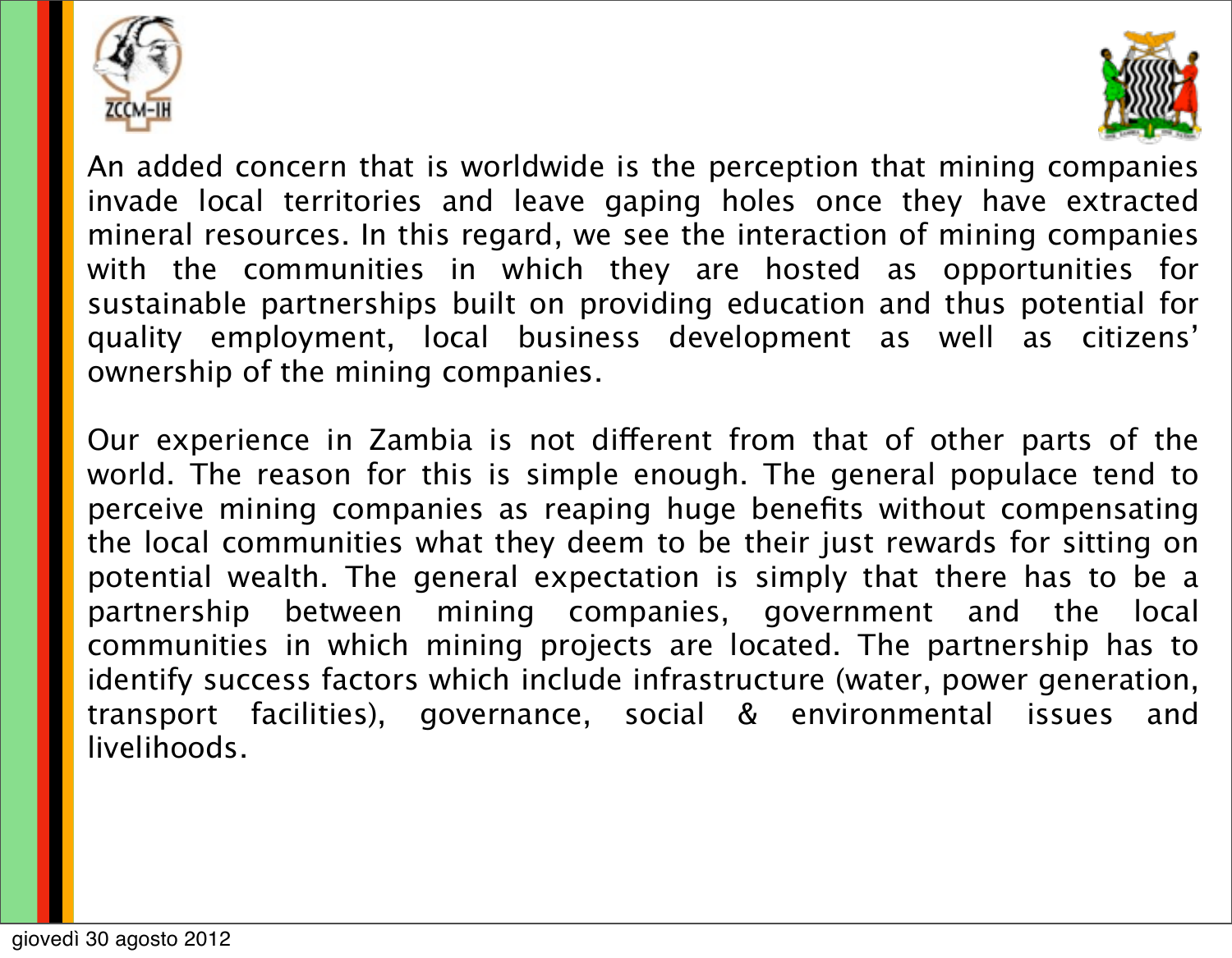



It is my hope that this brief discussion has given you some insight on the many opportunities that Zambia presents as a mining investment destination and also how the Zambian Government is managing the challenges the country faces.